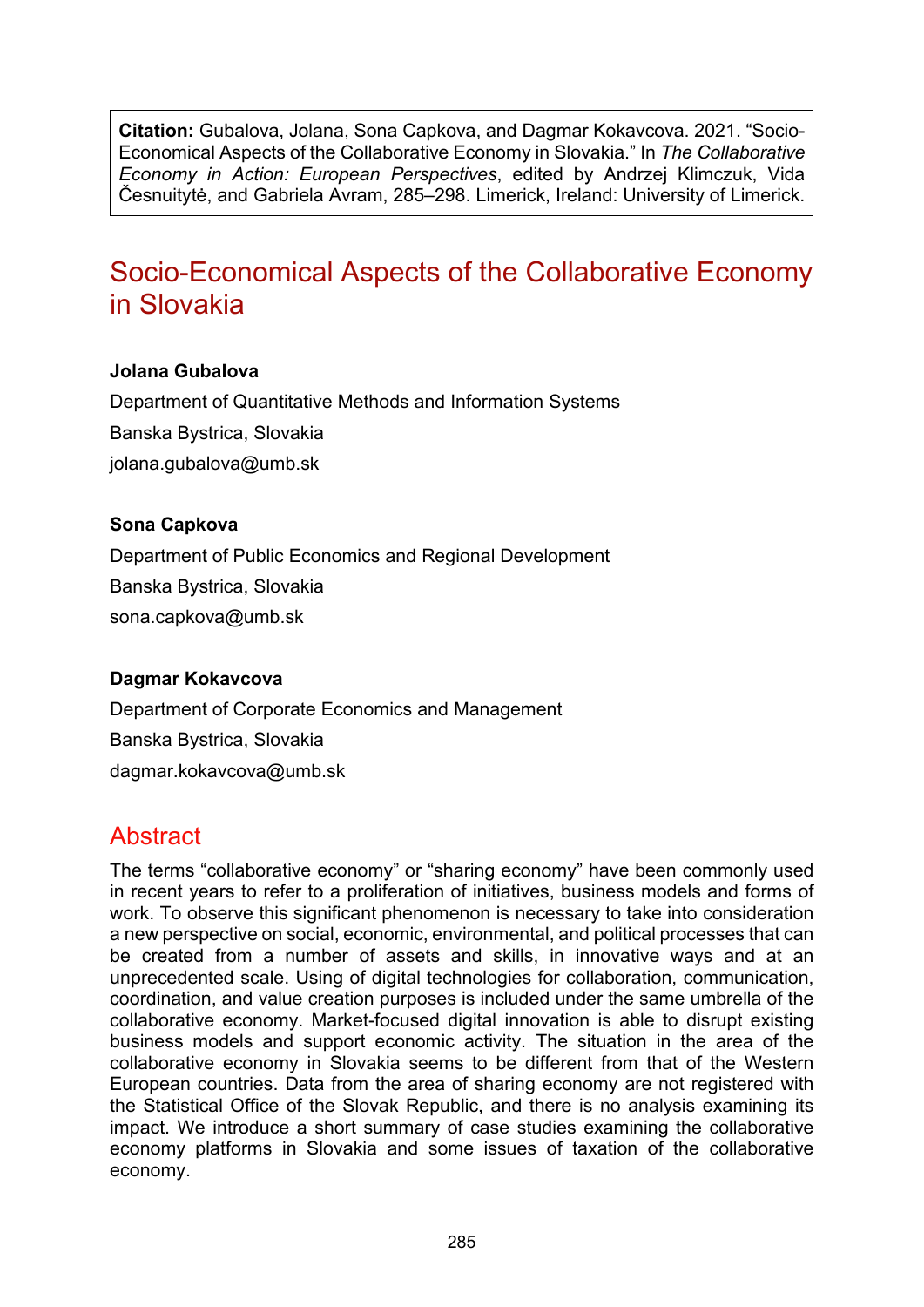**Keywords:** Collaborative Economy, Sharing Economy, Digital Platforms, Business Models, Taxation

#### **Introduction**

Slovakia is not a leader in the use of the collaborative economy. Nevertheless, there have been settled several foreign platforms, and there are also many examples of domestic platforms established in Slovakia. The largest platforms are concentrated in the capital and a few larger cities reflecting the tendency of collaborative economy activities heading to areas with higher population density and a higher concentration of underutilised assets. From the consumer's point of view, the collaborative economy brought more opportunities and increased competition among service providers (whether professional or amateur). In addition to this direct effect, the indirect effect also emerged in the form of quality improvement by traditional providers.

Slovakia, such as many other countries, has a strong small and medium-sized enterprises sector, which accounts for over 99% of the total business sector. Business in the sphere of sharing (collaborative) economy presents additional opportunities for the development of small and medium-sized enterprises; in the case of Slovakia, it is possible to talk about the established institutional framework for the support and development of innovative technology companies (start-ups). The structure of public and private institutions so far is applicable in the collaborative economy.

### **Definition**

There is no specific definition of the collaborative economy in Slovakia. In government reports, the definitions of EU (2016) or OECD (2016) are sometimes used. The collaborative economy is characterised by using modern technologies that facilitate the process of sharing goods and services but the possibility of cost savings by consumers. The essence of the sharing economy can be identified by efforts to streamline the processes of exchange of goods and services and to meet the needs of individuals in a community. The collaborative economy is about the future, the way we conduct a new generation.

The European Commission describes the sharing economy as a business model by which the activities are performed through collaborative platforms that create an open market for the temporary use of goods and services provided by private individuals. The sharing economy has a very important factor, which has brought innovation to traditional and different areas (European Commission 2016).

Sharing economy can be defined as an economic model-based on peer-to-peer (P2P) activity for acquiring, providing or sharing access to goods and services facilitated by a community-based online platform. And the use of big data has made it easier to bring together the asset owners and those that want to use those assets. This type of dynamic is also referred to as sharing economy, collaborative consumption, collaborative economy, or peer economy. Sharing economies creates value by utilising underused assets (Hong 2018).

The involvement of Internet technologies caused the revolution in sharing economy. With the arrival of the Web 2.0 app, users have been able to participate easily and actively to create content and coordinate a large number of low-cost people. This led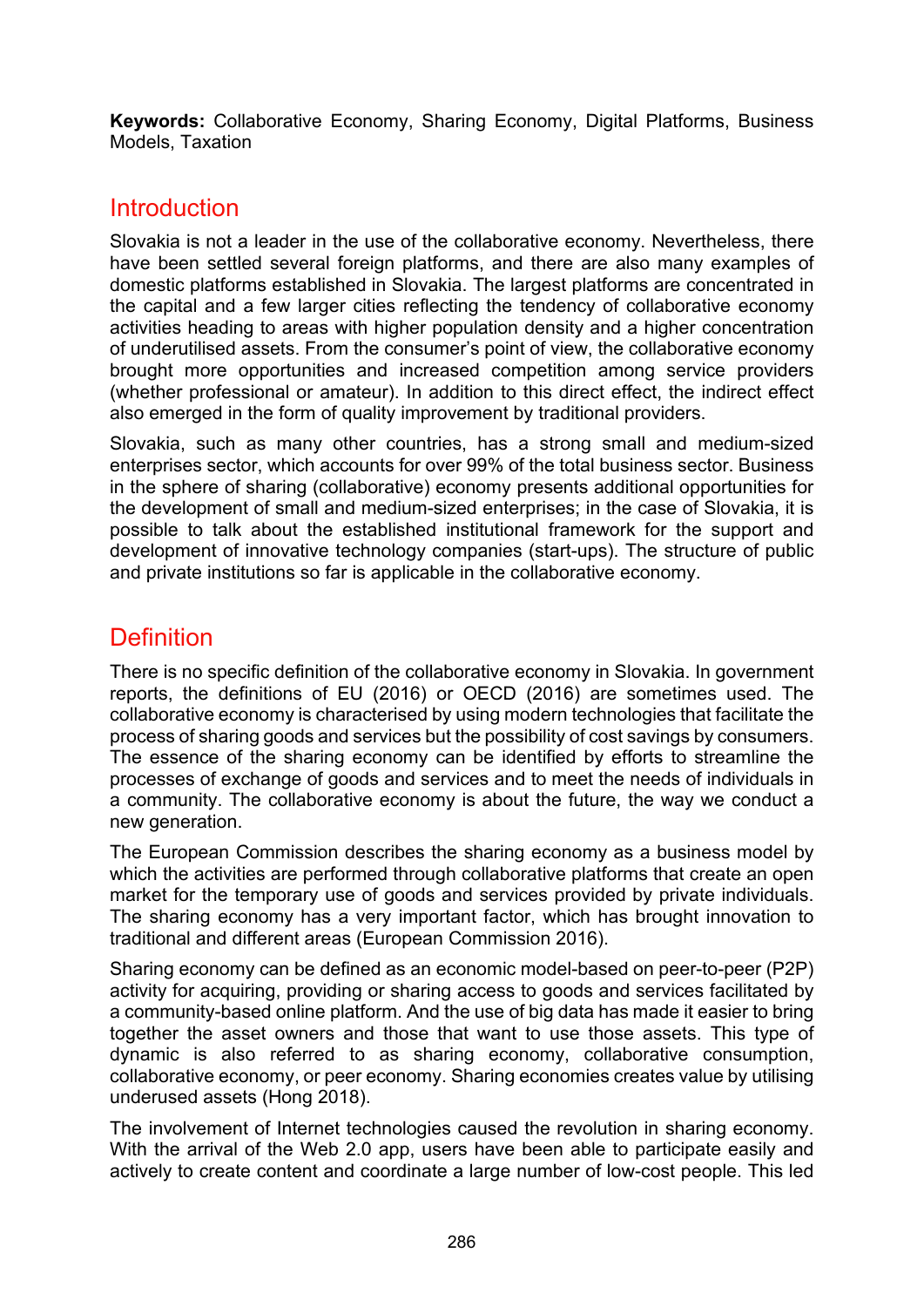to the creation of the first platforms for communication and online collaboration, the first social network sites with virtual communities and mobile applications that allow interaction through virtual platforms, crowdfunding; there has also been a revolution in sharing, specifically through the competition of decentralised sharing economy platforms in private regulation (Chovanculiak et al. 2016a).

## Key Questions

Slovakia should create such legislation in order to make a demonstration of how the collaborative economy can work to protect both safety and quality for citizens and ensure freedom for the growth of services. As the former Slovak Prime minister Pellegrini explained: "we must not make the mistake of preventing this new economy, because if we adopt extremely strict regulation at European Commission or national level, we go against what citizens wish" (Pellegrini 2016). He added that the strict control of the state would threaten to move this business into the grey economy and slow down the EU towards its main competitors in the USA and Asia. The struggle between the collaborative and the classic economy will therefore not be easy, and the solution will have to bring the state. The most likely alternative is to release the hands of classic business and set up rules for the collaborative economy.

For the full development of the collaborative economy in Slovakia, it is necessary to complete a legislative framework covering, in particular, the conditions for the involvement of platform users on the supply and demand side of the market.

### **Examples**

As for the Slovak online labour market, the participants exist as individuals looking for temporary work or as freelancers. All these participants offer their services in various areas, for example, house works, repairs, programming, design, or education.

The large platform for micro work in Slovakia is Jaspravim [\(www.jaspravim.sk\)](https://www.jaspravim.sk/). Since its inception in 2011, more than 136,140 registered members have provided their services here, and the platform staff received more than EUR 2.8 million through the platform (Jaspravim.sk 2019). The Jaspravim online platform is operated by GAMI5, s.r.o.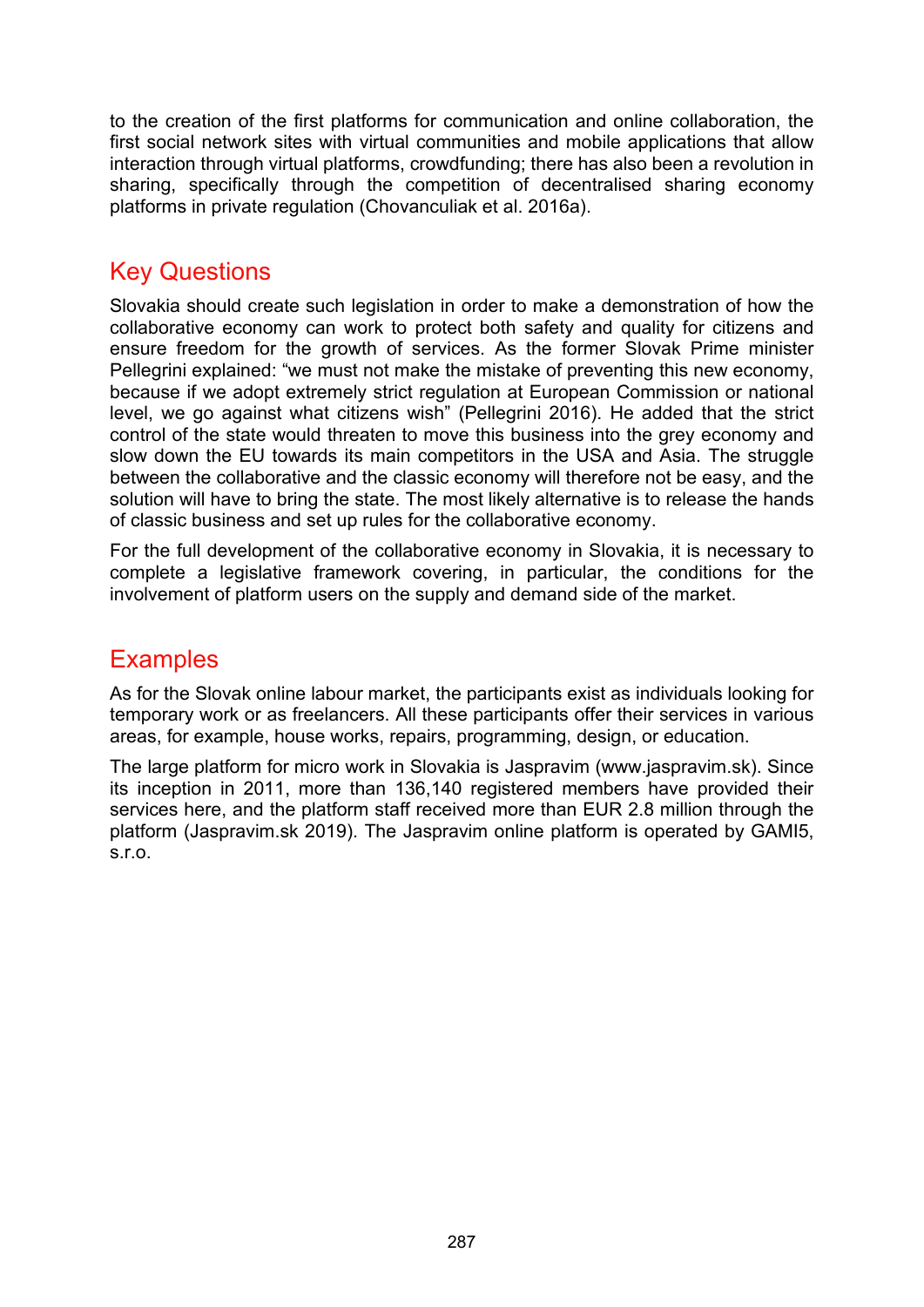

#### **Figure 1 and 2. Profit and Sales of Company GAMI5, s.r.o.**

Source: FinStat (2020), own processing.

### The Domelia Platform (www.domelia.sk)

Which has been operating in Slovakia since November 2009, belongs to the household services platform in Slovakia. This platform focuses in particular on care services for older people, childcare, tutoring, domestic help (including cleaning services), or health and beauty care. According to its website, it has around 8,439 active profiles and a total of more than 40,000 offers, which have been used by more than 16,400 households and companies. The portal has more than 70,000 visitors per month (Domelia.sk 2019). Compared to other online platforms, however, Domelia stands out because employees can register for free and later skip the platform if they agree to work outside the portal. This is also reflected in the poor financial results of the company Snov, s.r.o. which operates this platform.



### **Figure 3 and 4. Profit and Sales of Company Snov, s.r.o.**

Source: FinStat (2020), own processing.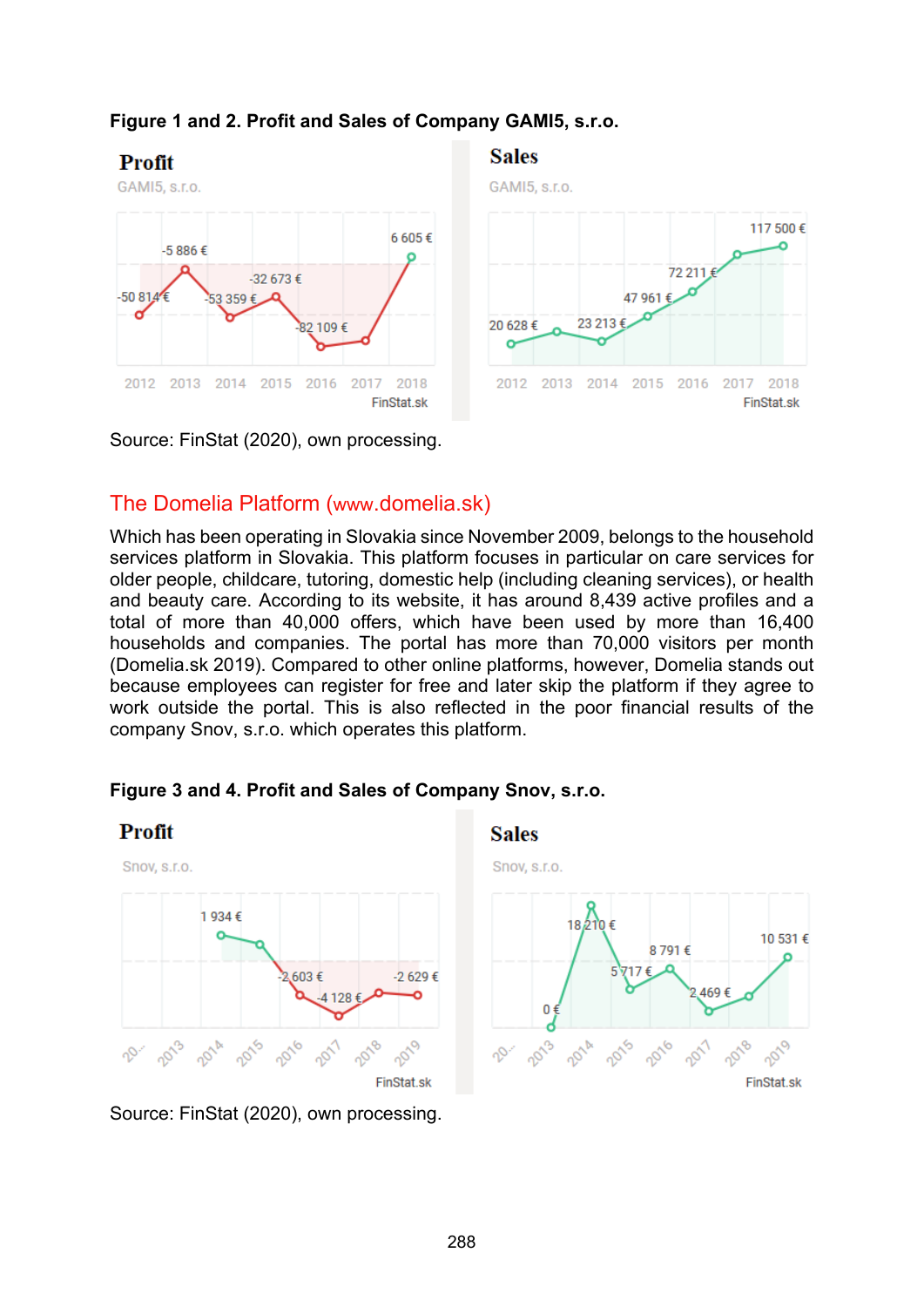In the last two years, bike-sharing systems have been implemented in larger cities. Cities perceive bike-sharing as a way of dealing with traffic congestion, parking, and environmental pollution issues. However, bike-sharing financing, building, and operating costs is a separate issue. Cities are looking for partners, usually private companies from the automotive industry, transport companies, telecommunications, and development companies. Each city operates its own system, adapted to local conditions, taking into account the urban layout of the city, population density, topography, or transport infrastructure. They differ in the level of funding, technology, or way of renting. A positive example is the public bicycle-sharing service in Bratislava Slovnaft Bajk ([https://slovnaftbajk.sk](https://slovnaftbajk.sk/)), which is run by the capital city of Bratislava in cooperation with big petrol company Slovnaft.

#### Doucma.sk (tutor me)

It is a platform that enables the connection of people who have the knowledge and ability to teach with people who are interested in tutoring. This platform (www.doucma.sk) in Slovakia was established in 2012. In the meantime, the project has been launched in nine EU countries under the name meet'n'learn. Creating a profile is free on the platform for tutors and students. However, tutors pay to mediate contact with potential students. If they want to communicate with them, they must activate one of the packages. The price for tutoring is then agreed upon between the lecturer, and the student, The demand for tutoring is usually met within 6 hours of its assignment, and today, there are more than 9,000 references from students on the platform.

### **Context**

Sharing itself is generally an older concept in Slovakia, as people have shared their assets from time immemorial within family, friends, or with others in communities, especially in rural communities. The primary difference between traditional sharing and a shared economy is in the use of information and communication technologies.

The collaborative economy as such does not have its own separate, coherent legislation. There are no individual laws or decrees that specifically target a collaborative economy. All aspects deal with general laws and tax regulations. Therefore, its external and internal relations fit into existing legal and tax frameworks. Civil Code contains sections that can be used on digital platforms. If the collaborative economy is linked to a non-commercial environment, it is mainly the civil law that governs it. In sharing between physical persons, that is, between people who cannot be regarded as entrepreneurs, we can subordinate them to standard legal institutes. If digital platforms generate profits that tax authorities are already interested in, other regulations are applicable. These are mainly business regulations, especially the Commercial Code, trade, and tax regulations. Authorities claim that the legal provisions valid in a given sector ("proxy sector") applies to everyone, including workers in a collaborative economy. For example, if someone provides passengers transport services, the existing law defines his activities as a taxi service, and thus, his status should be the same as in any other taxi service case. Therefore, any services, including those operating within the platform economy such as Uber or Taxify, are immediately considered taxi services and shall also comply with the legal requirements valid for the taxi drivers.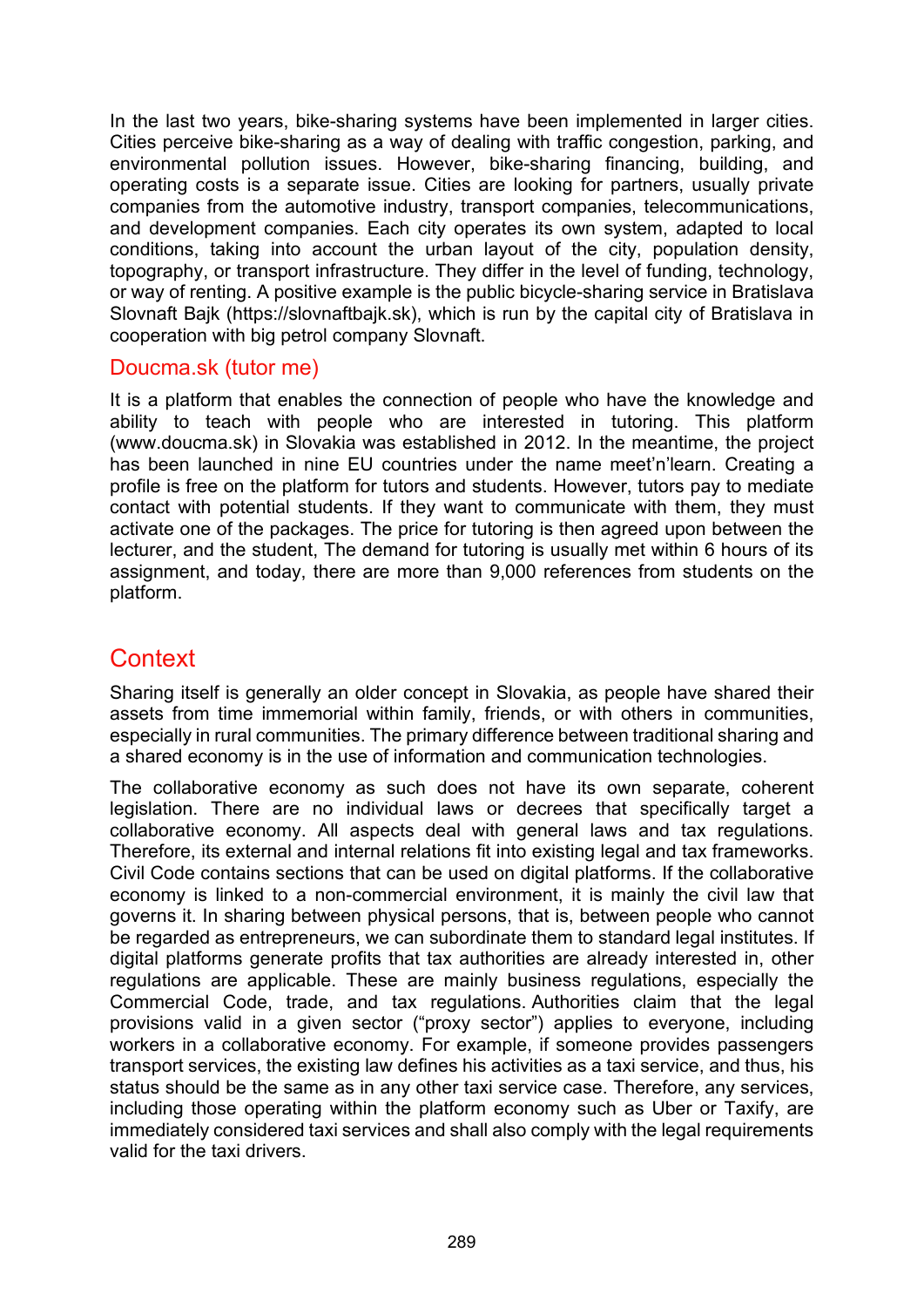Taxpayers who provide services through digital platforms in Slovakia have been subject to stricter rules since January 1, 2018. The Slovak Republic has prepared a model of taxation that pushes foreign digital platforms to open a permanent establishment in Slovakia. An amendment to the Act on Income Tax (344/2017 Coll.) valid as of January 1, 2018, and further amended in January 2019 introduced an obligation for sharing economy platforms to register a permanent platform in Slovakia if they systematically offer their services in the area of transport or housing. "The operator of foreign digital platforms providing transport and accommodation services in the Slovak Republic is obliged to register a permanent establishment." If a foreign digital platform does not register a permanent establishment in Slovakia, obligations are transferred to service providers who have to pay withholding tax, i.e., a fee paid by the provider to the foreign company for the use of the platform will be withheld 19% or 35% withholding tax in the case of transport services. A particular driver will be obliged to withhold and pay a tax; in the case of accommodation services, a specific accommodation facility that uses the services of foreign portals that do not register a permanent establishment in Slovakia.

The vast majority of workers in collaborative economy use platforms as a source of their additional income. Any combination of employment status (employees, employers, and self-employed) is possible, but platform work is not usually their primary job activity. While self-employment remains the most common status for platform work itself, as a civil person, it is also possible to work on the basis of an employment contract outside an employment relationship (contract for work for small, irregular work and if the remuneration does not exceed 500 EUR, it is also tax-free (Sedlakova 2018).

After massive protests of standard taxi drivers, the Court suspended the operation of Uber in March 2018. According to the court, Uber had to cease operating a taxi service by persons, respectively conveying it to persons who do not meet the legal requirements for a taxi driver. It had also to stop this activity by using vehicles that do not meet the requirements of a taxi vehicle. It resulted in an amendment to the Act on road transport which regulates, inter alia, the operation of taxi services. The amendment to the Act was also prepared to enhance market access for sharing economy players. It responds to new trends and supports the use of digital platforms in passenger transport, such as Uber, Taxify, Liftago, or Hopin. One of the most important novelties it brings is the legal regulation for the provision of passenger transport services through digital platforms. In this way, since April 2019 entered into force a coherent regulatory framework for taxi drivers and digital platforms providing transport services such as Uber or Taxify.

There is no specific legal status for providers of accommodation within the platform economy. There is a "grey zone" between the persons registered within Airbnb offering short-term rentals and those providers that operate within the realms of private accommodation, which is defined and regulated by the law. In general, any natural or legal person can provide accommodation services and can have any legal status: employee, unemployed, self-employed, private company, etc. However, Airbnb falls into the grey category between the short-term rentals from which only tax is paid and providing "accommodation services," which include additional services beyond renting an apartment, such as cleaning, to which the Trade Licensing Act applies, and a special licence is required. Accommodation provided within the realms of the collaborative economy falls into a grey zone between rental and accommodation services. Legally, if the accommodation via Airbnb includes other services such as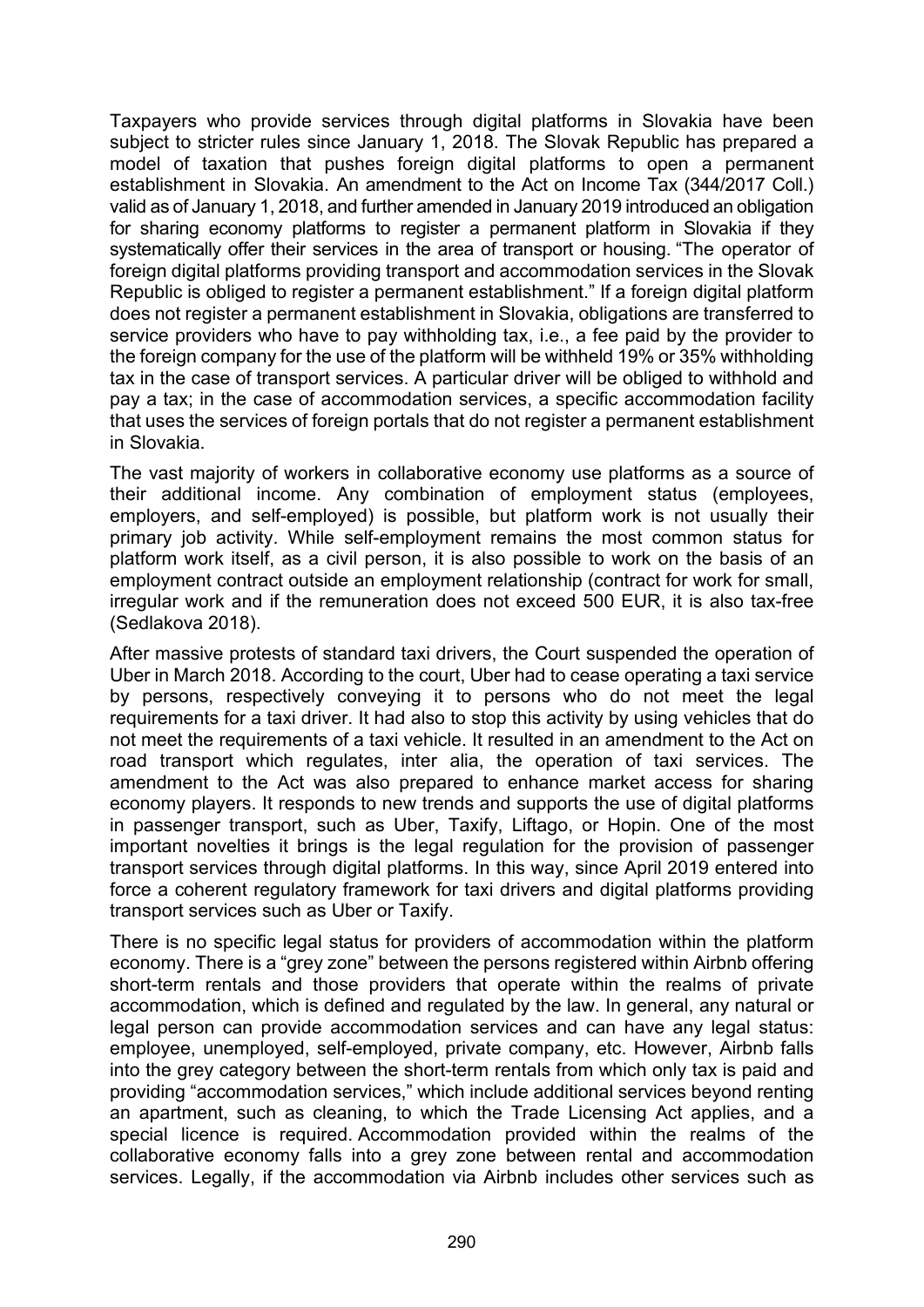cleaning, changing the laundry, and food delivery, the law defines that as "accommodation services" (business, regulated via law) and not a short-term rental from which only municipal accommodation tax plus tax from renting for natural persons, or a business tax for self-employed, is paid. Then, according to the law, providers of accommodation are self-employed natural or legal persons and shall adhere to relevant provisions of the Trade Licensing Act (Act No. 455/1991 Coll.). The Ministerial Decree No. 277/2008 Coll. classifies accommodation facilities into categories and classes, and one of the categories is accommodation in private, which according to some experts, is a direct competition to Airbnb (Chovanculiak 2016b). Profit earned by the short-term lease is subjected to taxation, and persons are required to register at the tax office until one month from the start of the Airbnb service. However, a few providers claim that although they should, they do not pay taxes at all.

Taxation of income received from sharing economy platforms by natural and legal persons is regulated by Act. No. 595/2003 Coll. of the Income Tax Act as amended. In 2019, an amendment to the Income Tax Act (ITA) was approved with effect from January 1st, 2020, on the basis of which income tax rates were adjusted. This amendment reduces the tax rate to selected natural and legal persons to 15%. According to §15 (a) of the ITA, the following individual income tax rate applies:

- 15% tax rate is applied to income from business and other activity carried out by a self-employed natural person (reduced by non-taxable parts of the tax base and by tax loss) if, according to §6 (1,2), income for the tax period did not exceed the amount of 100,00 EUR.
- 19% tax rate is applicable to the taxable base, which does not exceed 176.8 times the amount of the relevant subsistence minimum (37,163.36 EUR). Subsistence minimum in 2020 (210,20 EUR). 19% tax rate is applied only to that part of income, which does not exceed this limit.
- 25% tax rate is applicable to the taxable base, which exceeds 176.8 times the amount of the relevant subsistence minimum. 25% tax rate is applied only to exceeding part of the income.

According to §15 (b) of the ITA in 2020, the following corporate income tax rates shall apply to the taxable base reduced by the tax loss:

- 15%, if the income of the legal entity for the tax period does not exceed the amount of 100,000 EUR.
- 21% if the income of the legal entity for the tax period exceeds the amount of 100,000 EUR.

## **Developments**

The collaborative economy in Slovakia is a relatively small but growing market. According to 2019 Eurostat survey results on the usage of Information and Communication Technologies (ICT) in households and by individuals, 21% of individuals aged 16 to 74 in Slovakia used online peer-to-peer transactions for accommodation services and 15% of an individual used any website or apps to arrange a transport service from another individual in the preceding 12-month period (Eurostat 2020). In particular, the services of the collaborative economy are used by young people who access them mainly through mobile applications. A survey of Slovenska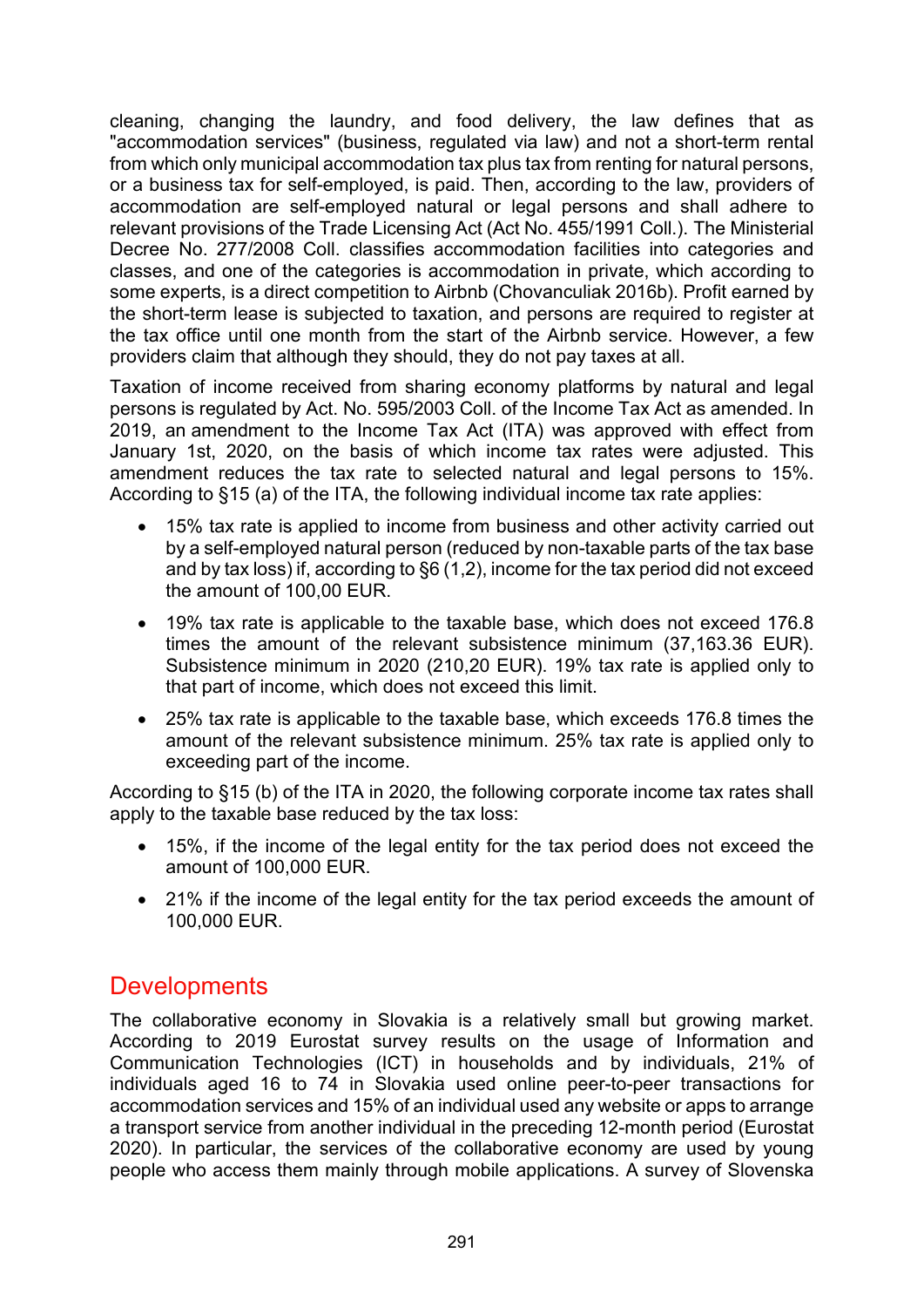Sporitelna shows that more than half of children and young people (55 per cent) use the services of several free applications via their mobile phones. Slovaks most often use the services of shared economy in transport and accommodation. However, the market is driven by international platforms.

A collaborative economy brings many benefits. The biggest new one can be the creation of a new business space. It is open to everyone—smaller companies and individuals who have something to offer. Thanks to the digital platform, the seller can reach customers in different cities and countries without having to fundamentally invest in marketing. In turn, the customer has easy access to more goods and services to choose from. In 2016, the collaborative economy market was EUR 122 million and employed 3,575 people (Rusinakova 2019). According to Eurostat, 18% of Slovaks ordered accommodation through a sharing platform in 2018. The collaborative economy expands the market and creates a higher competitive environment. Over the course of 2018, hosts on Airbnb in Slovakia welcomed over 100,000 guests. The typical host earned 1,300 EUR over the year, with guests spending estimated at 25 million EUR in the country. Total economic activity is estimated at 31 million EUR (Airbnb 2018). On the other hand, the collaborative economy is used as a source of income only to a minimum. According to the latest estimates of the Finance Policy Institute of the Ministry of Finance, the share of the collaborative economy in Slovakia is less than 0.01 per cent of GDP.



**Figure 5. Receipts from the Sharing Economy in Slovakia (in mil. EUR)**



Source: Study to Monitor the Economic Development of the Collaborative Economy at sector level in the 28 EU Member States (2016).

#### **Issues**

The influence of online platforms on consumer decision-making has increased significantly while enabling the development of new forms of service delivery, such as shared economy services. There is no well-defined regulatory environment for the collaborative economy. The absence of a basic definition for a shared economy and its regulatory framework in Slovak legislation causes different conditions for the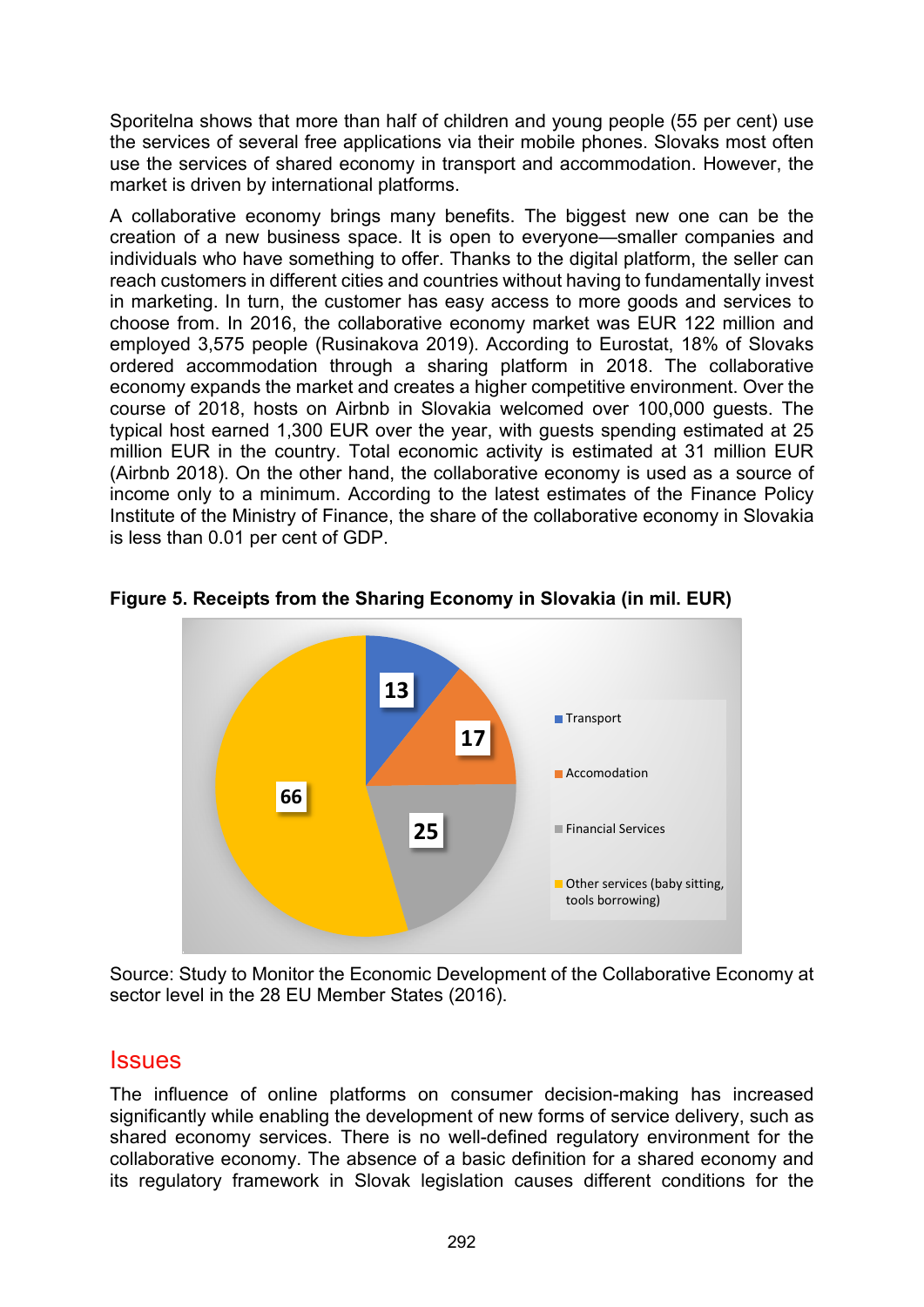provision of services in the same market. The professional organizations call for establishing a regulatory framework. For example, Slovak Tourism Association declared establishing a regulatory framework for a shared economy one of the main priorities for the period 2020–2024: "A significant increase in the professional offers of suppliers of the sharing economy, especially in accommodation, catering, but also guide services, brings with its negative impacts on local residents, reduces the protection and safety of tourists. It is, therefore, necessary to establish a basic regulatory framework for professionally provided services in a shared economy."

The rapid development of the collaborative economy requires that public authorities, including local and regional authorities, flexibly respond to new business models, particularly in business activities where licensing and compliance with statutory rules are required in the traditional economy.

The main state institutions in Slovakia, which deal with sharing economy, are the government together with relevant ministries—Ministry of Finance and Financial Authorities, Social Insurance Agency, Health Insurance Companies and Municipalities. From the perspective of the Ministry of Finance and Financial Administration, the area of shared economy is primarily disadvantageous, because thanks to shared platforms, the state is losing the incomes of the traditional economy, whose decline may have a negative impact on their profitability, and this situation will affect the state budget revenue. The decline in corporate income in the traditional economy can be positively reflected in a rise in revenue for individual goods and services providers through shared economy platforms. The challenge is to create a legislative framework that will enable taxpayers on the supply side of the market to be taxed without having a significant impact on the interest of these entities to continue to operate on the supply side of the market. The expansion of a shared economy can be an almost autonomous solution of some key areas such as labour migration, employment for long-term unemployed or increased work habits—part of the population involved in the sharing economy. There are legislative challengers ahead of the government and individual ministries, which would create sufficient room for the development of a shared economy in Slovakia by creating a coherent framework for the sharing economy.

With the rising numbers of subjects operating in the sharing economy, the issue of law application is also arising. Some national and local authorities have responded differently to the entrepreneurial activities of the entities of the sharing economy, such as in the case of Airbnb, which has been banned in some cities and in some cities could operate without restrictions.

The central government and municipalities should respond more sensitively to the models that the collaborative economy has brought. Creating an enabling environment is essential for the functioning of most collaborative economy initiatives, and the public administrations and local governments play an important role here. Collaboration with these initiatives brings added value to local economic development. For example, home-sharing is giving many communities a way to benefit more from tourism, particularly from visitors who wish to venture beyond capitals to spend time exploring the countryside. In the case of direct involvement of individual local and regional collaborative economy initiatives in solving problems of waste reduction, urbanisation or the search for solutions by communities living in municipalities, a positive impact on their development may be expected.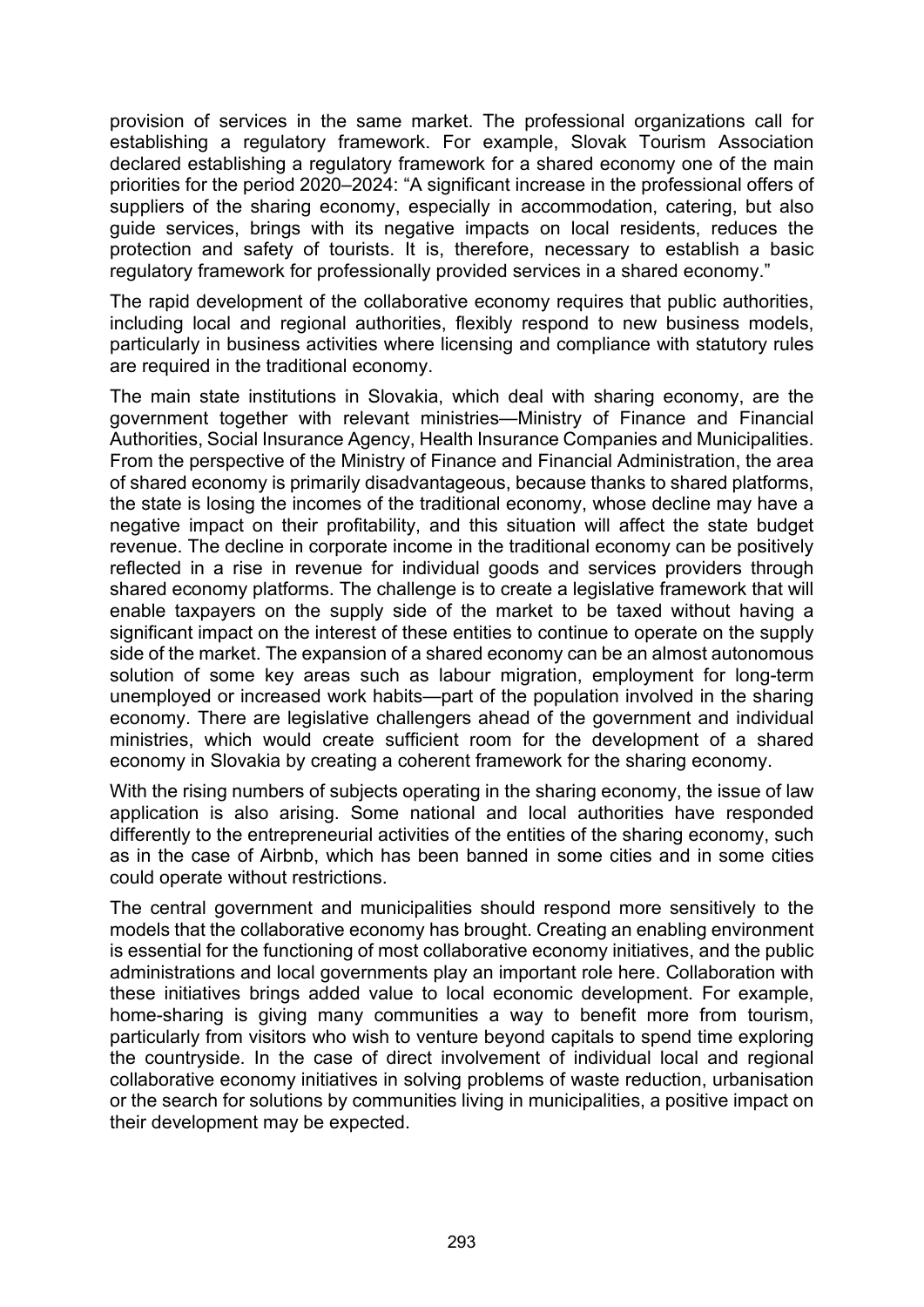## Other Major Players

The biggest trade union umbrella organization, the Confederation of Trade Unions in Slovakia, does not perceive the collaborative economy as a salient issue in Slovakia. During their negotiation meetings, including the meetings of the tripartite committee, this topic has never been officially discussed or even brought up by any of its sectoral member organizations. Therefore, there are no standard terms or definitions being used within the organization. Similarly, the knowledge about online platforms operating in Slovakia is limited to the two most visible (Uber, Airbnb) in public debate. As a member of the European Trade Union Confederation), KOZ SR registers that the topic of collaborative economy has been discussed and communicated extensively at the European level fora. In Slovakia, however, trade unions still focus their actions on the representation of traditional employees (NAT 1). Therefore, new forms of work within the collaborative economy are seen as a subset of new, atypical, and untraditional forms of employment and are thus measured against the traditional advantages of standard employment.

Unions see this flexible work like any other flexible contracts, potentially endangering the job security of workers. However, the Confederation acknowledges that there is a part of the labour force that prefers flexibility and should turn their attention to those workers, too. According to the KOZ SR representative, the state should play a role in discussions on platform economy, particularly concerning the taxation, social security of workers and ambiguity of this type of work which can overlap with the informal or shadow economy.

Regarding the working conditions of platform workers in Slovakia, there is no special legal framework for working conditions in the collaborative economy. General rules applicable to other types of economy apply. The most important legal document on working conditions is the Slovak Labour Code (Act No. 311/2011 Coll.). The Labour Code includes provisions on work performed outside an employment relationship and different flexible forms of employment, without any reference to the collaborative economy. Self-employed persons follow the Trade Licensing Act as well as the Commercial Code.

Employers united in the peak-level employer association see the growth of platform work as a positive sign for the economy and call for equal conditions for traditional and platform work with no additional regulations from the state. In the transportation sector, taxi providers would like to keep the current legal requirements in place and force platforms to adhere to the already set legal regulations, which stems from their overall negative perception of the platform providers. Employers from the accommodation sector, unlike in other countries, do not see online platform work as a threat and call for de-regulation of the sector for all. Microwork sector is seen in a neutral way by most of the actors.

### Future Directions of Research

The main goal of our future research is to focus on specific problems related to the implementation of the collaborative economy and its impact on the development of municipalities and regions, citizens, public institutions, businesses, non-profit organizations and to propose the use of collaborative economy models to solve specific local and regional problems.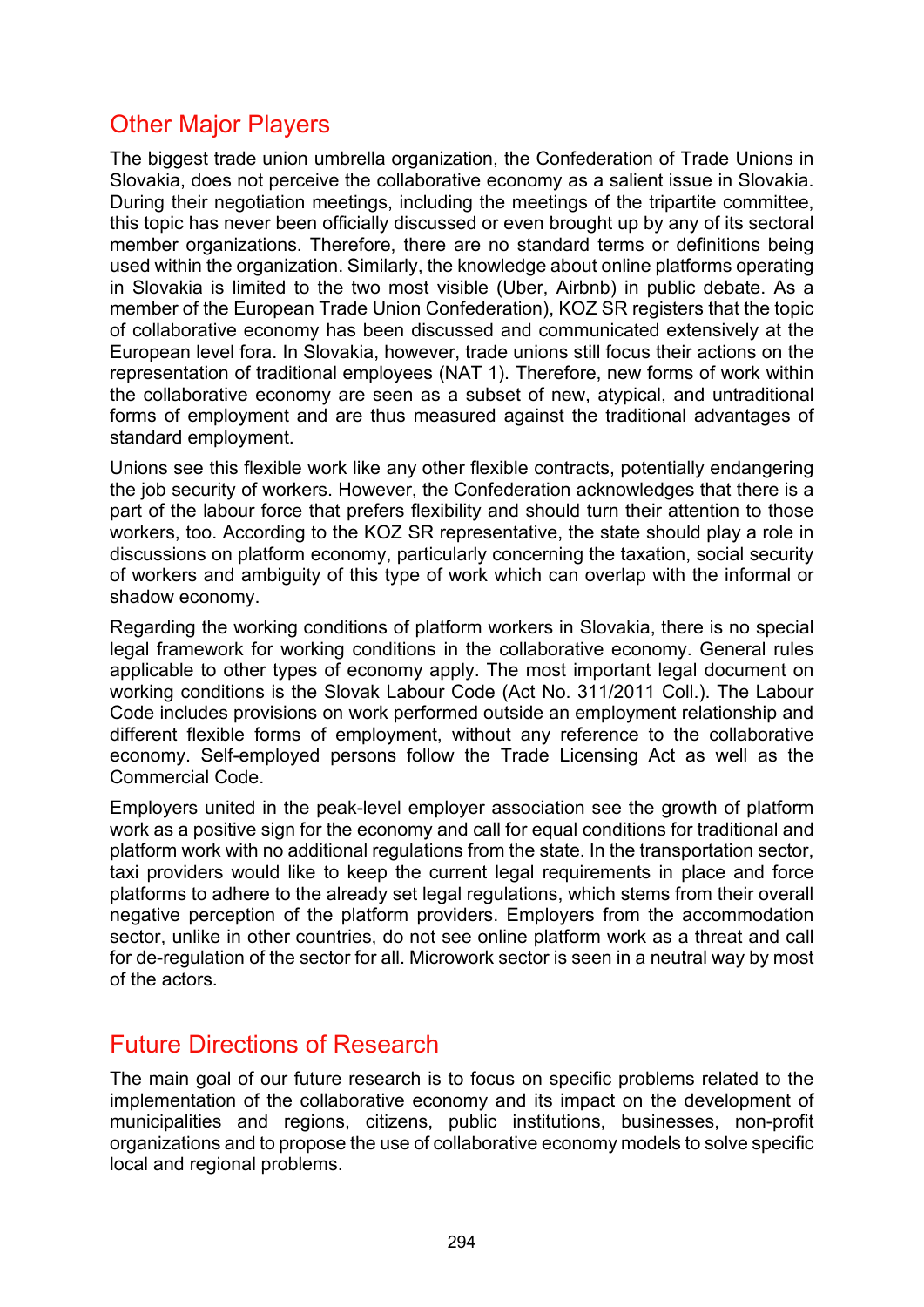Specific objectives:

- Provide systematic and comprehensive theoretical perspectives on the collaborative economy that reconcile the collected findings and can serve as taxonomy and the basis for further research.
- Systematically define the mechanisms, tools, and techniques of a digitallymediated collaborative economy.
- Identify and define the specific features of models used in the collaborative economy and compare them with models applied in the traditional economy.
- Analyse the different models of the collaborative economy used in the environment of Slovak regions and municipalities.
- Compare the regulatory framework of collaborative economy platforms in selected partner countries and suggest potential implications in the SR.
- Propose the use of collaborative economy models to address specific local and regional problems (e.g., waste reduction, transport issues, tools sharing).

### **Summary**

The sharing economy leads to better choices and lower prices for consumers and offers growth opportunities for new and existing Slovak companies. In terms of further development, it is important to define the relationship of the sharing economy to the traditional economy, as well as the possibilities of functioning in the field of sharing economy for individual entities.

The problems concerning the regulation of the sharing economy are quite complex and ambiguous. They might be either directly or indirectly related to taxation. Indirectly related problems are mainly associated with the declining competitiveness of companies in the traditional economy, incomes of which tend to diminish as well as the amount they paid on income tax to the state, while the income of companies in the sharing economy may not undergo taxation due to the lack of an appropriate legal framework. The lack of legislative regulation of sharing economy companies leads to tax avoidance, which contributes to the reduction of state revenues, which represents one of the main disadvantages of the sharing economy. Despite this, there is an opinion that such a new type of economy can also contribute to an increase in state revenues by stimulating the development of innovation and the influx of investments in the economy.

By promoting a sharing economy through state institutions and setting appropriate conditions for the functioning of this new economy in relation to the traditional economy, a strong synergy effect can be created for the benefit of consumers, the state, and new investors.

### References

Airbnb (2018). *Visegrád Insights Report: A look at regional home sharing trends across the Czech Republic, Hungary, Poland and Slovakia*. [https://2sqy5r1jf93u30kwzc1smfqt-wpengine.netdna-ssl.com/wp](https://2sqy5r1jf93u30kwzc1smfqt-wpengine.netdna-ssl.com/wp-content/uploads/2018/06/Visegrad-Report-English-2018-1.pdf)[content/uploads/2018/06/Visegrad-Report-English-2018-1.pdf](https://2sqy5r1jf93u30kwzc1smfqt-wpengine.netdna-ssl.com/wp-content/uploads/2018/06/Visegrad-Report-English-2018-1.pdf)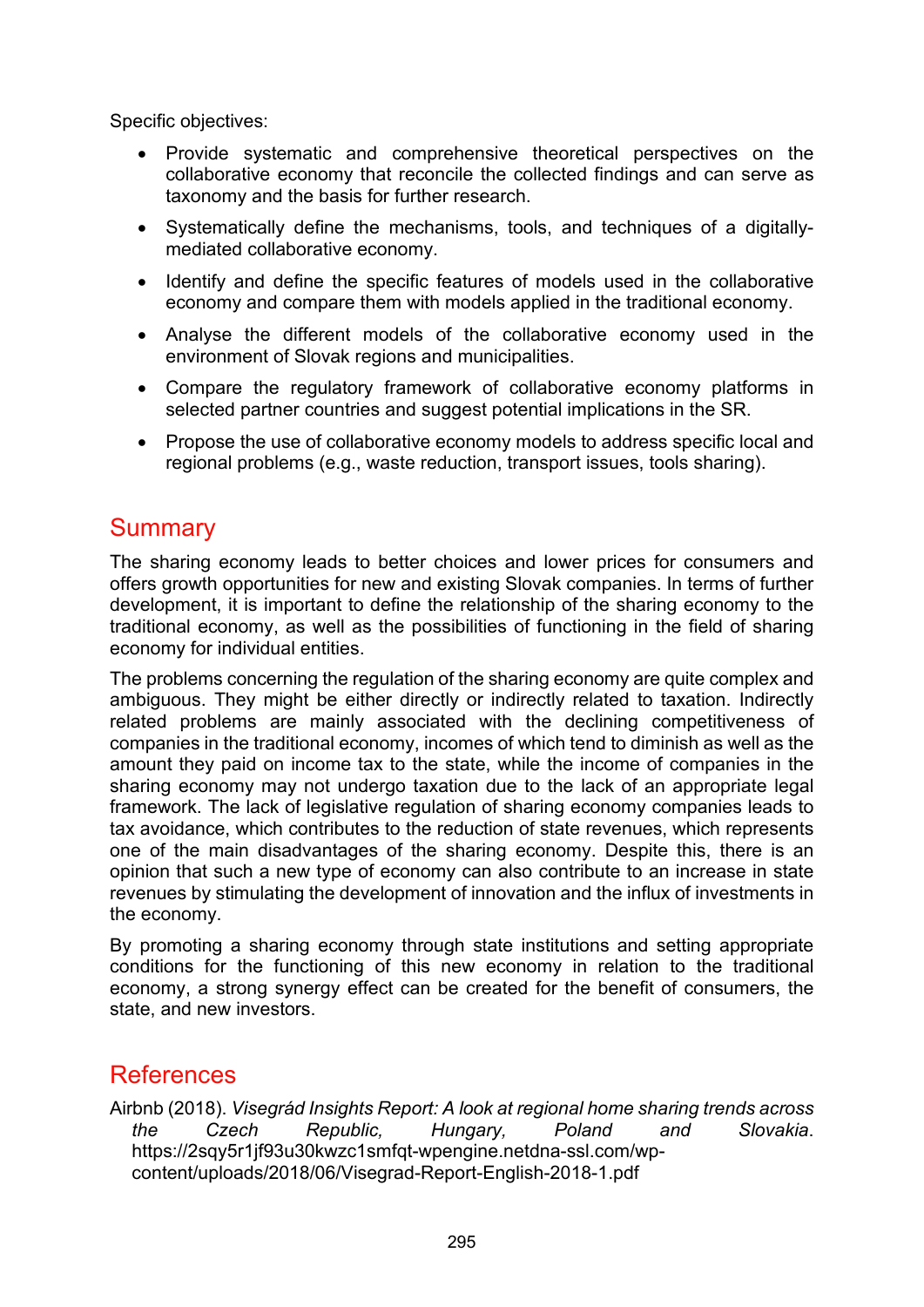- *Analýza zdieľanej ekonomiky v prostredí malých a stredných podnikov* (*Analysis of Sharing Economy in SMEs environment*). (2018). Slovak Business Agency, Bratislava.
- Chovanculiak, R. (2016b). *Ak nepomôže štát, na Airbnb si budete musieť zvyknúť* (*If the state doesn't help, you'll need to get used to Airbnb*) (Horeca Magazine), [www.iness.sk/stranka/11806-Ak-nepomoze-stat-na-](http://www.iness.sk/stranka/11806-Ak-nepomoze-stat-na-AirBnB-si-budete-musiet-zvyknut-Horeca-Magazine.html)Airbnb- si-budete[-musiet](http://www.iness.sk/stranka/11806-Ak-nepomoze-stat-na-AirBnB-si-budete-musiet-zvyknut-Horeca-Magazine.html)[zvyknut-Horeca-Magazine.html](http://www.iness.sk/stranka/11806-Ak-nepomoze-stat-na-AirBnB-si-budete-musiet-zvyknut-Horeca-Magazine.html) Accessed: 18 April 2019.
- Chovanculiak, R. (2018). *Vplyv zdieľanej ekonomiky v oblasti prepravy na Slovensku*. (*The impact of a shared economy in the field of transport in Slovakia*) INESS, Bratislava.

[http://iness.sk/sites/default/files/documents/pdf/IPN/ipn\\_vpyv\\_zdielanej\\_ekonomik](http://iness.sk/sites/default/files/documents/pdf/IPN/ipn_vpyv_zdielanej_ekonomiky_v_oblasti_prepravy.pdf) [y\\_v\\_ob](http://iness.sk/sites/default/files/documents/pdf/IPN/ipn_vpyv_zdielanej_ekonomiky_v_oblasti_prepravy.pdf) [lasti\\_prepravy.pdf, A](http://iness.sk/sites/default/files/documents/pdf/IPN/ipn_vpyv_zdielanej_ekonomiky_v_oblasti_prepravy.pdf)ccessed: 10 April 2019.

- Chovanculiak, R., Rod. A., Nikolova, D. and D. Šumskis (2016a). *Less Regulation, More Reputation!* Policy paper, 4Liberty.eu. [http://iness.sk/media/file/Less%20regulation,%20more%20reputation\\_INESS\\_4lib](http://iness.sk/media/file/Less%20regulation%2C%20more%20reputation_INESS_4liberty_Sharing_Economy.pdf) erty Sh aring Economy.pdf, Accessed: 12 April 2019.
- Euractiv (2018). *Slovensko už zdaňuje digitálne platformy, chystá sa na internetových gigantov aj kryptomeny*. (*Slovakia is already taxing digital platforms, cryptocurrencies are also being prepared for Internet giants*) [https://euractiv.sk/section/digitalizacia/news/slovensko-](https://euractiv.sk/section/digitalizacia/news/slovensko-uz-zdanuje-digitalne-platformy-chysta-sa-na-internetovych-gigantov-aj-kryptomeny/) [uz-zdanuje-digitalne](https://euractiv.sk/section/digitalizacia/news/slovensko-uz-zdanuje-digitalne-platformy-chysta-sa-na-internetovych-gigantov-aj-kryptomeny/)[platformy-chysta-sa-na-Internetovych-gigantov-aj-kryptomeny/,](https://euractiv.sk/section/digitalizacia/news/slovensko-uz-zdanuje-digitalne-platformy-chysta-sa-na-internetovych-gigantov-aj-kryptomeny/) Accessed: 10 April 2019.
- Eurobarometer (2016). *Report: The Use of Collaborative Platforms. Flash Eurobarometer 438: TNS Political and Social*. [http://ec.europa.eu/commfrontoffice/publicopinion/index.cfm/ResultDoc/download/](http://ec.europa.eu/commfrontoffice/publicopinion/index.cfm/ResultDoc/download/DocumentKy/72885) [Docu](http://ec.europa.eu/commfrontoffice/publicopinion/index.cfm/ResultDoc/download/DocumentKy/72885) [mentKy/72885](http://ec.europa.eu/commfrontoffice/publicopinion/index.cfm/ResultDoc/download/DocumentKy/72885)
- European Commission (2019). *Vnútorný trh, priemysel, podnikanie a MSP*. (*Internal Market, Industry, Entrepreneurship and SMEs*) [http://ec.europa.eu/growth/single](http://ec.europa.eu/growth/single-market/services/collaborative-economy_sk)mar[ket/services/collaborative](http://ec.europa.eu/growth/single-market/services/collaborative-economy_sk)-economy sk, Accessed: 3 April 2020.
- Eurostat (2020). *Are you part of the collaborative economy?* [https://ec.europa.eu/eurostat/web/products](https://ec.europa.eu/eurostat/web/products-eurostat-news/-/DDN-20200205-1)-eurostat-news/-/DDN-20200205-1, Accessed: 13 July 2019.
- FINANCE.SK (2017). *Zdieľaná ekonomika prináša neobmedzené možnosti* (*A shared economy brings unlimited possibilities*) [www.finance.sk/180818-vyhody-a](https://www.finance.sk/180818-vyhody-a-nevyhody-zdielanej-ekonomiky/)[nevyhody-zdielanej-ekonomiky/,](https://www.finance.sk/180818-vyhody-a-nevyhody-zdielanej-ekonomiky/) Accessed: 4 April 2019.
- Hong, J. (2018). Rise of the Sharing Economy and the Future of Travel and Tourism Industry. *Journal of Hotel and Business Management*, 7(2). https://doi.org/10.4172/2169-0286.1000180.
- Kahanec, M. Sedláková M. (2016). *The social and employment situation in Slovakia and outlook on the Slovak EU Presidency 2016*. European Parliament. [www.europarl.europa.eu/RegData/etudes/STUD/2016/578982/IPOL\\_STU\(](http://www.europarl.europa.eu/RegData/etudes/STUD/2016/578982/IPOL_STU(2016)578982_EN.pdf)[2016\)5](http://www.europarl.europa.eu/RegData/etudes/STUD/2016/578982/IPOL_STU(2016)578982_EN.pdf) [78982\\_EN.pdf,](http://www.europarl.europa.eu/RegData/etudes/STUD/2016/578982/IPOL_STU(2016)578982_EN.pdf) Accessed: 18 April 2019.
- Ondruš, M. (2016). *RÚZ: zastupujeme zamestnávateľov Slovenska* (*RÚZ: we represent employers in Slovakia*). Podnikajte.sk, 27.08.2016,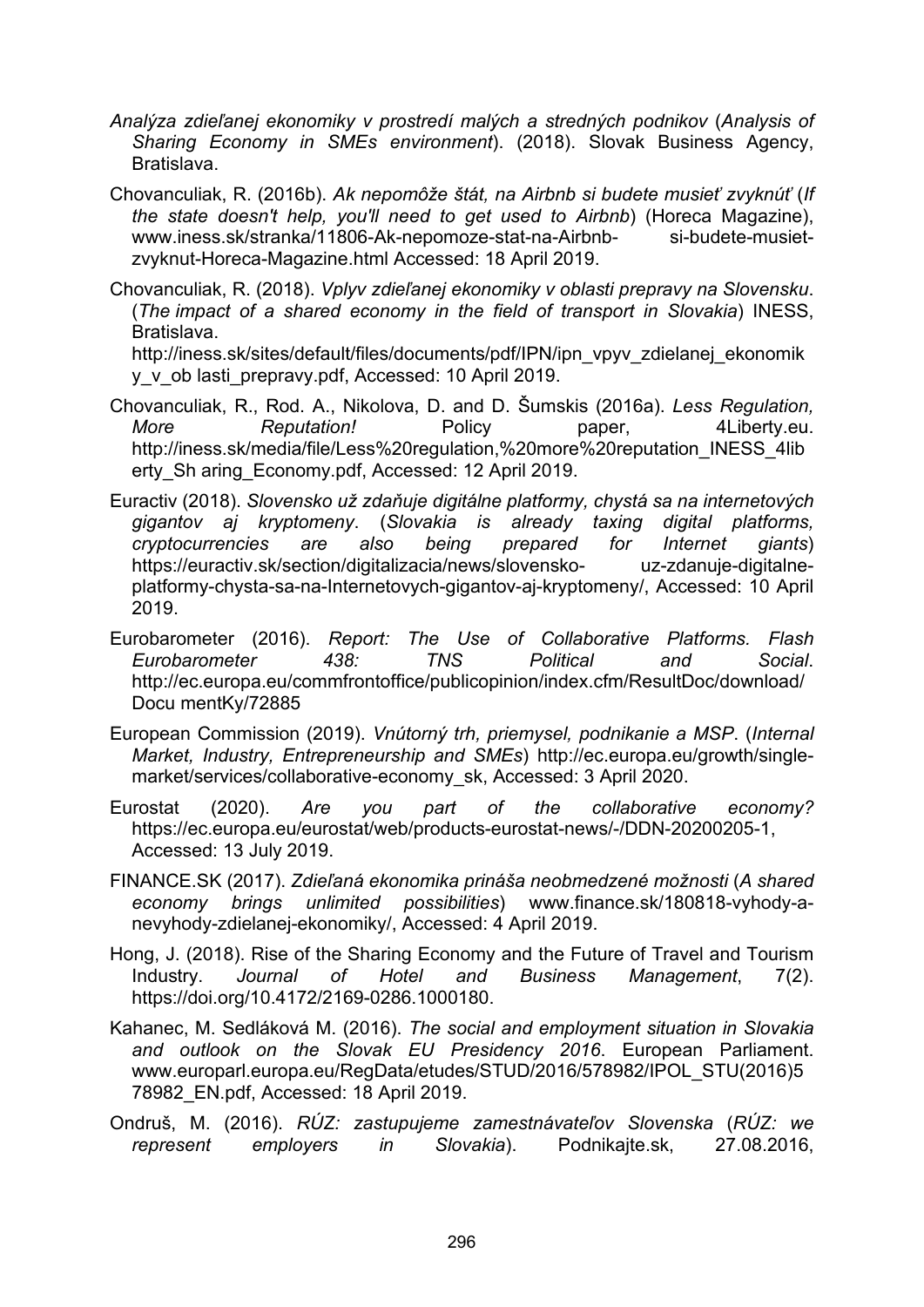[www.podnikajte.sk/manazment-](https://www.podnikajte.sk/manazment-)[marketing/c/2811/category/manazment-a](https://www.podnikajte.sk/manazment-marketing/c/2811/category/manazment-a-strategia/article/ruz-zamestnavatelia.xhtml)strategia/article/ruz-[zamestnavatelia.xhtml](https://www.podnikajte.sk/manazment-marketing/c/2811/category/manazment-a-strategia/article/ruz-zamestnavatelia.xhtml)[,](https://www.podnikajte.sk/manazment-marketing/c/2811/category/manazment-a-strategia/article/ruz-zamestnavatelia.xhtml) Accessed: 25 April 2019.

- Pellegrini, P (2016). *Kolaboratívnej ekonomike sa netreba brániť* (*There is no need to defend the collaborative economy*). Available at: [www.teraz.sk/slovensko/ppellegrini-](https://www.teraz.sk/slovensko/ppellegrini-kolaborativnej-ekonomike/228394-clanok.html)kolaborativnej-ekonomike/228394-clanok.html, Accessed: 4 April 2019.
- Rusiňáková B. (2019). *Zdieľaná ekonomika rastie aj na Slovensku* (*The shared economy is also growing in Slovakia*). [https://dennikn.sk/blog/1378387/digitalna](https://dennikn.sk/blog/1378387/digitalna-ekonomika-cast-druha-zdielana-ekonomika-rastie-aj-na-slovensku/)[ekonomika-cast-druha-zdielana-ekonomika-rastie-aj-na-slovensku](https://dennikn.sk/blog/1378387/digitalna-ekonomika-cast-druha-zdielana-ekonomika-rastie-aj-na-slovensku/)
- Sedláková, M. (2018). *Industrial Relations and Social Dialogue in the Age of Collaborative Economy. National report: Slovakia*. CELSI Research Report No. 28 December 2018.
- Slovak Tourism Association (2020). *Priority ZCR SR na obdobie 2020–2024* (*Priorities of ZCR SR for the Period 2020–2024*). [www.zcrsr.sk/priority/](http://www.zcrsr.sk/priority/)
- Slovenská sporiteľna (2019). *Zdieľaná ekonomika sa v únii začína rozmáhať. Slováci najviac využívajú ubytovanie* (*Sharing economy is beginning to flourish in the Union: Slovaks use accommodation the most*) [www.slsp.sk/sk/aktuality/2019/4/17/zdielana-ekonomika-sa-v-unii-zacina](https://www.slsp.sk/sk/aktuality/2019/4/17/zdielana-ekonomika-sa-v-unii-zacina-rozmahat-slovaci-najviac-vyuzivaju-ubytovanie)[rozmahat-slovaci-najviac-vyuzivaju-](https://www.slsp.sk/sk/aktuality/2019/4/17/zdielana-ekonomika-sa-v-unii-zacina-rozmahat-slovaci-najviac-vyuzivaju-ubytovanie)ubytovanie, Accessed: 4 April 2019.
- Startitup (2017). *Slováci využívajú aj na cestu z Bratislavy do Prešova radšej Taxify ako preplnený vlak* (*Slovaks also use Taxify rather than a crowded train to travel from Bratislava to Prešov*). [www.startitup.sk/local-slovaci-vyuzivaju-aj-na-cestu-z](https://www.startitup.sk/local-slovaci-vyuzivaju-aj-na-cestu-z-bratislavy-presova-radsej-taxify-ako-preplneny-vlak/)bratislavy-presova-radsej-taxify[-ako-preplneny-vlak/,](https://www.startitup.sk/local-slovaci-vyuzivaju-aj-na-cestu-z-bratislavy-presova-radsej-taxify-ako-preplneny-vlak/) Accessed: 4 April 2019.
- The Slovak Spectator (2017). *Fight for money from Airbnb has started in Slovakia, too*. [https://spectator.sme.sk/c/20571070/fight-for-money-from-](https://spectator.sme.sk/c/20571070/fight-for-money-from-airbnb-has-started-in-slovakia-too.html)Airbnb-has-started-in[slovakia-too.html,](https://spectator.sme.sk/c/20571070/fight-for-money-from-airbnb-has-started-in-slovakia-too.html) Accessed: 20 April 2019.
- The Slovak Spectator (2018). *Road Transport Act shall be amended to suit new trends*. [https://spectator.sme.sk/c/20858623/road-transport-act-shall-](https://spectator.sme.sk/c/20858623/road-transport-act-shall-be-amended-to-suit-new-trends.html)be-amended-to- [suit](https://spectator.sme.sk/c/20858623/road-transport-act-shall-be-amended-to-suit-new-trends.html)[new-trends.html,](https://spectator.sme.sk/c/20858623/road-transport-act-shall-be-amended-to-suit-new-trends.html) Accessed: 4 April 2019.
- TREND (2017). *Slováci v zdieľanej ekonomike* (*Slovaks in sharing economy*). [www.etrend.sk/trend-archiv/rok-2017/cislo-26/slovaci-v-zdielanej-ekonomike.html,](https://www.etrend.sk/trend-archiv/rok-2017/cislo-26/slovaci-v-zdielanej-ekonomike.html) Accessed: 20 April 2019.
- Vorobeva, O. (2020). *Taxing haring economy*. [https://opac.crzp.sk/?fn=detailBiblioForm&sid=6A51EE906317](https://opac.crzp.sk/?fn=detailBiblioForm&sid=6A51EE906317AC86842AE0B2A649)AC86842AE0B2A6 [49,](https://opac.crzp.sk/?fn=detailBiblioForm&sid=6A51EE906317AC86842AE0B2A649) Accessed: 12 July 2020.

## Relevant Websites

*2030 Digital Transformation Strategy for Slovakia*. [www.vicepremier.gov.sk/wp](https://www.vicepremier.gov.sk/wp-content/uploads/2019/10/SDT-English-Version-FINAL.pdf)[content/uploads/2019/10/SDT](https://www.vicepremier.gov.sk/wp-content/uploads/2019/10/SDT-English-Version-FINAL.pdf)-English-Version-FINAL.pdf

*Analýza zdieľanej ekonomiky v prostredí malých a stredných podnikov Finálna verzia* (*Analysis of the shared economy in the environment of small and medium enterprises Final version*). Slovak Business Agency 2018. www.sbagency.sk/sites/default/files/6 analyza zdielanej ekonomiky v prostredi [msp.pdf](http://www.sbagency.sk/sites/default/files/6_analyza_zdielanej_ekonomiky_v_prostredi_msp.pdf)